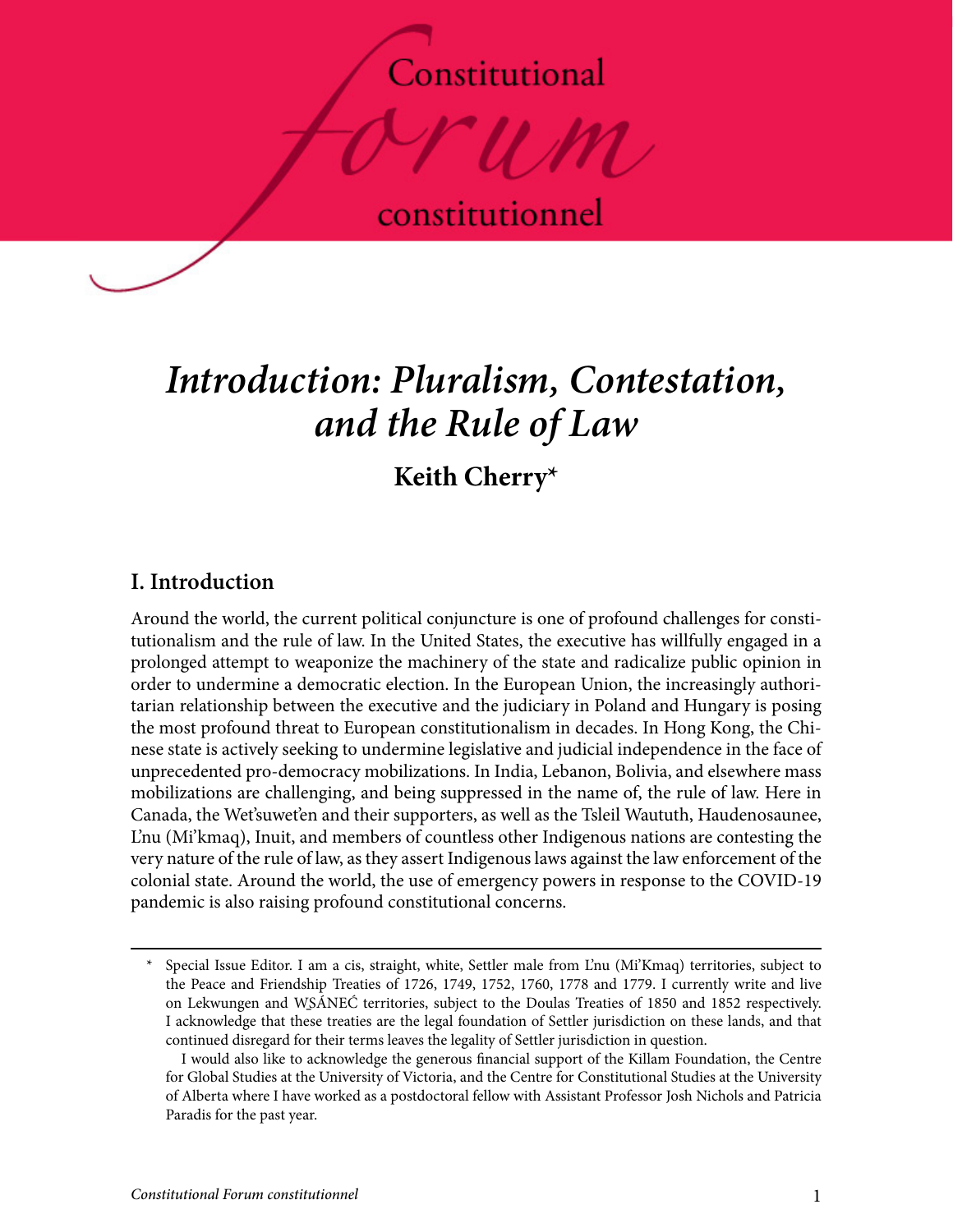In this context, the Centre for Constitutional Studies invited Dr Jacob T Levy to deliver its 31st McDonald Lecture, focusing on the separation of powers, the rule of law, and the future of constitutionalism in liberal democracies. Recognizing the profound need for such discussions in the present political conjuncture, the Centre then hosted four outstanding scholars, Arjun Tremblay, Mary Liston, Hillary Nye, and Yann Allard Tremblay to further reflect on the themes Dr Levy raised. The following special issue is comprised of papers which grew from this discussion.

The full text of Dr Levy's talk is available in the *Review of Constitutional Studies* and the recorded video is available through the Centre's website.<sup>1</sup> Nevertheless, because each of the authors in this issue engages deeply with the themes Dr Levy raised, we have chosen to begin this collection with a brief summary of the talk so that readers can engage more directly with Dr Levy's ideas and critically compare their own readings to those presented by our authors. I will therefore begin this introduction with a very brief recap of Dr Levy's talk in Section II. Then, in Section III, I broaden the field in anticipation of the papers that follow, situating Dr Levy's theses in relation to an expansive, agonistic understanding of constitutionalism and briefly describing the four papers in this special issue. Finally, I conclude by offering a modest contribution of my own to the discussion, pointing to how popular contestation and international pressure can both help to constitute the rule of law, enacting or undermining the principles of constitutionalism in practice by imposing or failing to impose extra-legal costs on the exercise of lawless executive authority.

### **II. A Very Brief** *Precis* **of Dr Levy's McDonald Lecture:** *The Separation of Powers and the Challenge to Constitutional Democracy*

Levy begins his lecture by emphasizing the importance of the separation of powers in contemporary constitutional thought and practice. Indeed, for Levy, the separation of powers is the defining feature of constitutional systems of government — it is the feature that distinguishes properly constitutional regimes from all others. At a minimum, Levy argues that constitutional governance requires an independent judiciary capable of holding legislative and particularly executive branches to constitutional principles. This separation between law-making and law-enforcing lies at the heart of the rule of law as we understand it today. Having thereby positioned the rule of law, and the separation of powers that guarantees it, at the center of constitutionalism, Levy offers a genealogy of the separation of powers as an idea and practice of government in Western law.

Beginning in ancient Greece, Levy roots the separation of powers in ongoing contests between monarchic, aristocratic, and democratic forms of rule — the rule of the one, the rule of the few, and the rule of the many. Aristotle, writing in reaction to the struggles between these forms of rule, introduced the idea of the "mixed constitution," which mobilizes all factions of society by combining elements of the rule of the one, the few, and the many.

<sup>1</sup> Jacob T Levy, "The Separation of Powers and the Challenge to Constitutional Democracy" (2020) 25:1 Rev Const Stud 1. A video of Dr. Levy's lecture is available online: *Centre for Constitutional Studies*, <[www.](http://www.constitutionalstudies.ca/2020/11/31st-annual-mcdonald-lecture-in-constitutional-studies-with-professor-jacob-t-levy/) [constitutionalstudies.ca/2020/11/31st-annual-mcdonald-lecture-in-constitutional-studies-with-professor](http://www.constitutionalstudies.ca/2020/11/31st-annual-mcdonald-lecture-in-constitutional-studies-with-professor-jacob-t-levy/)[jacob-t-levy/>](http://www.constitutionalstudies.ca/2020/11/31st-annual-mcdonald-lecture-in-constitutional-studies-with-professor-jacob-t-levy/).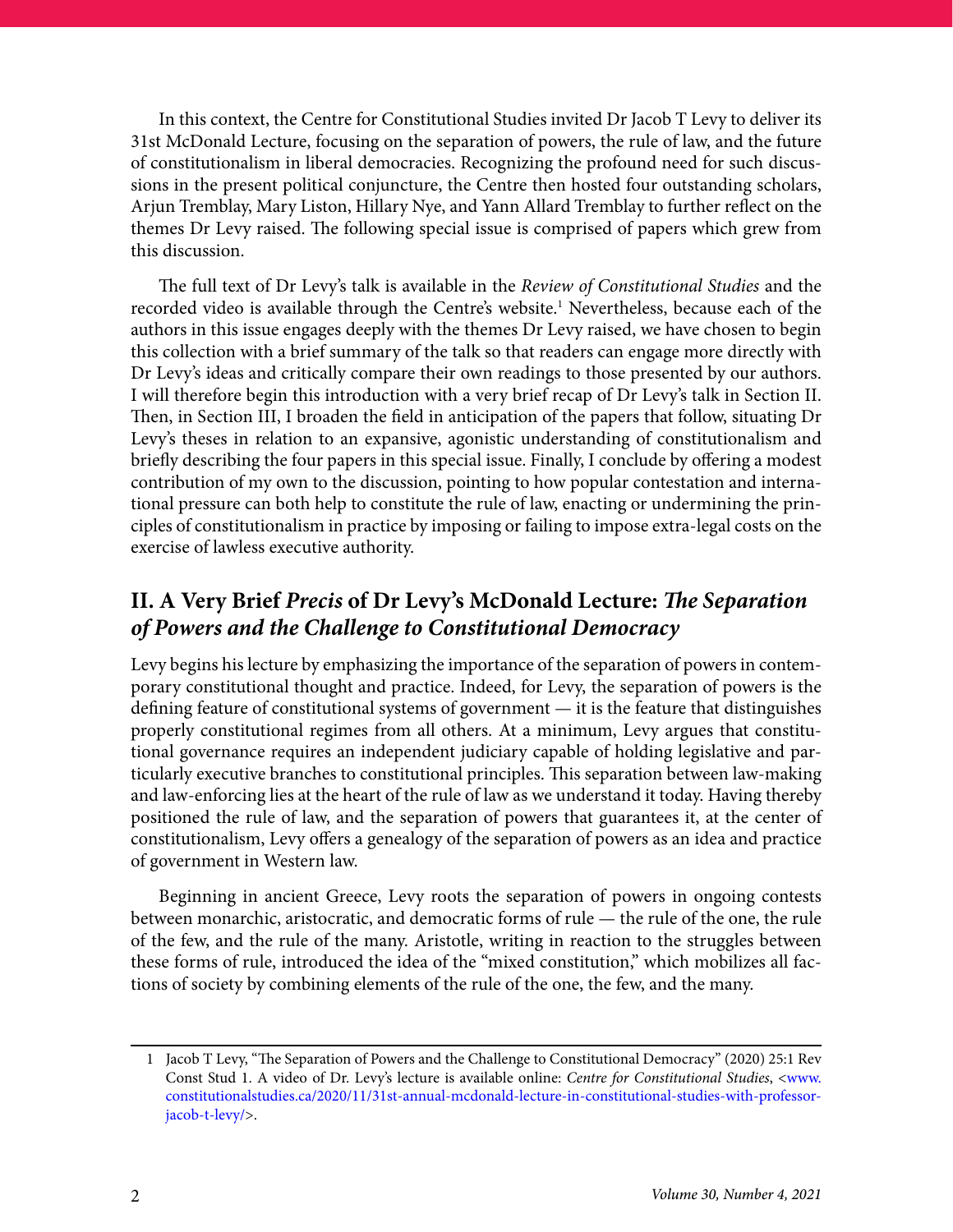The mixed constitution therefore arises as a solution to division, a way to unite various social classes and ideologies in order to pool their powers together to facilitate effective, durable, and united government. In fact, this practice arises again and again in European history. In Roman constitutionalism, the consuls, the Senate, and the tribunes worked to operationalize each part of the mixed constitution. Likewise, in European kingdoms the concept of various estates participating in government reflects a similar principle. Thus, political actors in Europe consistently turned to mixed forms of rule as a pragmatic solution to social division and contestation.

However, at this point, the mixed constitution was largely understood as a means of pooling the power of different social classes together. The idea is not for those powers to act as checks on one another, but rather for them to facilitate shared rule together. As such, the mixed constitution does not necessarily produce judicial independence and thus does not necessarily guarantee the rule of law as we understand it today.

This begins to change with Montesquieu and his widely influential interpretation of the British Constitution. Montesquieu effectively maps the participation of different social classes in government onto distinct branches of government. The legislative function rests with "the many" through the popularly elected<sup>2</sup> House of Commons; the executive function rests with "the one" embodied by the monarch; and the judicial power rests with "the few" through the aristocratic House of Lords in its capacity as the nation's highest court of appeal. In so doing, Montesquieu helps recast the mixed constitution as not a pooling of powers, but a separation of powers — a way for each class to wield its own authority to check the absolute power of the others — and thus as a guarantor of the rule of law in the modern sense.

This interpretation of the British Constitution was a profound influence on the American founding fathers. However, the nascent American nation lacked the raw ingredients from which the mixed constitution had traditionally been constructed — it had no monarchy, and no traditional aristocracy either.<sup>3</sup> As a result, America could not simply map existing social classes onto the different branches of government. Instead, the Americans worked to simulate the missing social classes through the use of government offices — "the one" is constituted through the presidency, "the many" through the House of Representatives, and "the few" through the senate and judiciary. While these bodies would not possess coherent class interests in the traditional sense, they would nonetheless possess a coherent institutional interest, in that each branch would be concerned with protecting and extending its own powers, status, and privileges. In this way, America forwarded a more rigorously institutional conception of the separation of powers as primarily a separation of governmental functions, rather than a separation of social classes.

With this reformulation, American practice, drawing on Montesquieu, transformed the mixed constitution into a modern separation of powers — a doctrine that is centrally concerned with divorcing the judicial power from the legislative and especially executive powers,

<sup>2</sup> Though "popular" elections at the time included only property-holding white men, thereby excluding the vast majority of the actual population.

<sup>3</sup> Which is not to say that the US lacked a class of elites. Wealthy landowners dominated, and continue to dominate, American politics in many ways. However, this is a bourgeois class whose power and influence flows primarily from their wealth, rather than from an inherent social status like a traditional nobility.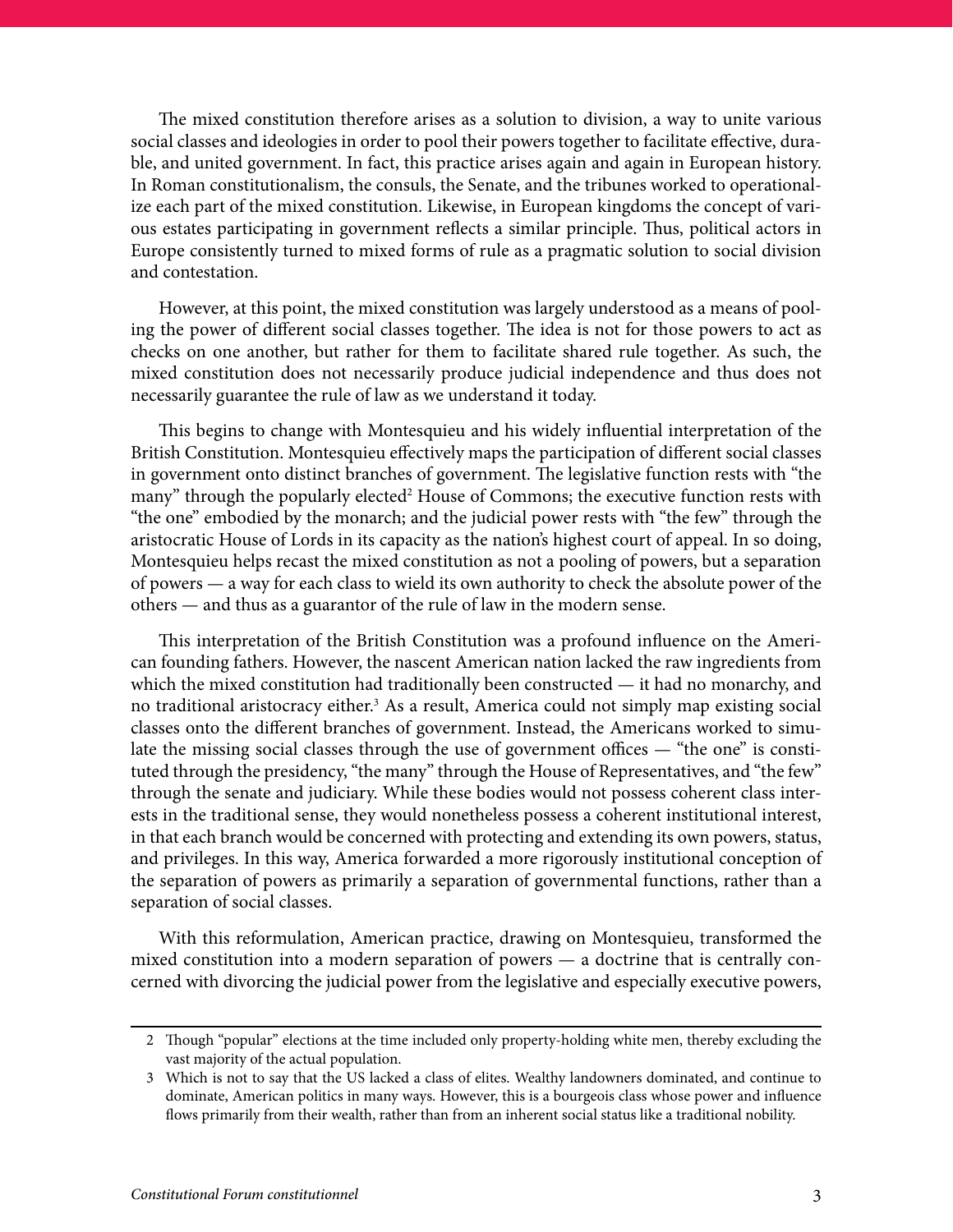and that therefore guarantees the rule of law as we understand it today. Having explored the foundations of modern constitutionalism, Levy then calls our attention to two contemporary phenomena that threaten the separation of powers and, by derivation, the rule of law itself.

The first threat comes from partisan politics. In a partisan system, it is possible for both legislative and executive powers to be held by the same party. In such situations, the dominant party can often influence the composition of the judiciary as well. Thus, branches which are institutionally separate become united through the apparatus of the party. When officials are more concerned with the interests of their party than the long-term interests of the institution in which they serve, branches may stop checking each other effectively and the rule of law can be thrown into question.

Moreover, when the various branches of government are controlled by different parties, a different sort of threat can emerge. Although each branch may continue to check the others, the public at large may understand these contests in a partisan light, as one party competing with another, rather than one branch checking the other. So understood, the separation of powers and the actions needed to maintain it become delegitimized and the conceptual and normative force of the rule of law can be eroded. Regardless of which parties control which branches then, partisan politics presents a potential threat to the separation of powers.<sup>4</sup>

The second threat to the rule of law that Levy identifies comes from nationalist populism. Because nationalist populism presents an image of a homogeneous, united "people" in contrast to narrow, parochial interests, Levy argues that it lends itself to a particular style of partisan politics whereby a political actor, typically the executive, can present itself as *the* voice of the people. In this way, a single branch can claim to represent the entire people, rather than each branch making its own claim to represent a certain subsection of the population, as in the mixed constitution. In such a context, all constraints on the executive can be interpreted as constraints of the will of the people themselves, and can thus be presented as inherently illegitimate. This creates fertile ground to undermine the institutional autonomy of other branches, endangering the separation of powers and, in turn, the rule of law.

As a result of these two threats, Levy tells us that we are now seeing an increasingly executive-dominated style of government in both parliamentary and presidential systems around the world, that executives are increasingly seeking to consolidate their power further, that they are finding discursive and political strategies which facilitate this movement, and that this has the potential to undercut the rule of law and thus, the very constitutional character of our democracies. This is the political conjuncture with which this special issue engages.

### **III. Agonistic Constitutionalism, the Separation of Powers and the Rule of Law**

As the summary above suggests, Levy's lecture demonstrates the profound importance of the separation of powers as an institutional feature of contemporary constitutions and as a shifting, contested idea that structures the practice of constitutionalism over time. In so doing,

<sup>4</sup> Levy makes clear, however, that he sees political parties as a pragmatic necessity of representative governance, despite the challenges they pose to institutional separation.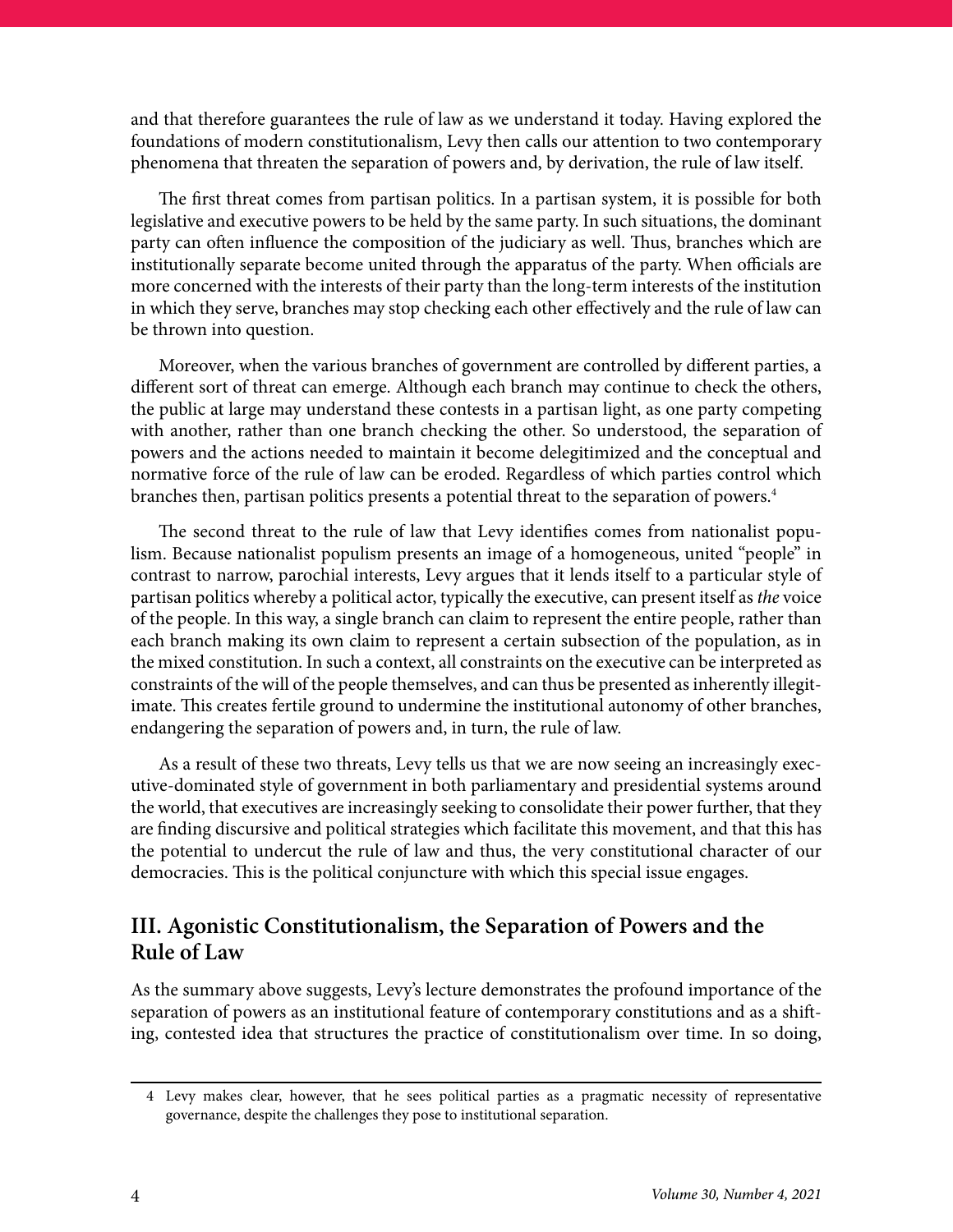Levy provides an opening for us to engage with what Jeremy Webber has called "agonistic constitutionalism"5 — a broad view of constitutionalism which embraces not only formal constitutional documents and judicial decisions, but also the contested practices of political and social actors as they navigate, implement, challenge, and shape the broader principles of constitutionalism in their everyday lives. Similarly, the papers in this special issue engage with the separation of powers, the rule of law, and the future of liberal democracies in their broadest sense, as contested practices of governance situated in real and ongoing political struggles. This approach allows each paper, in its own way, to consider alternative sources of resiliency for the rule of law, thereby providing a deeper, more multi-faceting understanding of the current conjuncture, and of the steps we might take to address it.

As a window into these alternative sources of resiliency, Arjun Tremblay takes up the puzzle of why "English as a national language" bills failed to pass even in a highly favorable political climate where unified Republican control of both the executive and legislative branches of the American government made traditional checks and balances ineffective.<sup>6</sup> Tremblay explores how underemphasized features like the makeup of the electorate, the role of veto players like committee chairs, interpersonal relations between legislators, changing societal norms, and other factors can constrain hyper-partisan activity even when unified government threatens the separation of powers as it has traditionally been understood.

Mary Liston expands this conceptual opening by turning her attention to the role of the administrative state in relation to the rule of law.<sup>7</sup> While acknowledging that administrative bodies often blend roles associated with legislative, judicial, and executive functions, Liston argues that the diffusion of power to administrative bodies can be one way to decentralize power, creating a different sort of check and balance, not through strict separation, but by ensuring interpretative pluralism and preventing partisan domination. Grounding her analysis in a careful reading of Canadian constitutional law, Liston encourages us to think about the rule of law in ways that transcend a strict separation of powers, and that implicate a much broader array of institutions than is often presumed relevant.

In his contribution, Yann Allard Tremblay explores a complimentary vein.<sup>8</sup> Whereas Liston expands traditional concepts of the institutions responsible for the rule of law, Allard Tremblay takes up the role of social groups as checks on lawless authority. Drawing on older conceptions of the mixed constitution as an amalgamation of social classes, Allard Tremblay argues that cultural groups, Indigenous peoples, minorities, and social classes could all be institutionally empowered to check government authority, permanently preventing any party from claiming to speak for "the people" as an undifferentiated whole and thereby preventing the total concentration of authority that concerns Levy.

Finally, Hillary Nye's intervention shifts our attention away from the capacity of various actors and institutions to check one another's power, and focuses instead on actors' ability to

<sup>5</sup> See e.g. Jeremy Webber, *The Constitution of Canada: A Contextual Analysis* (Oxford: Hart, 2015).

<sup>6</sup> Arjun Tremblay, "Are there "Sources of Resilience" When the Separation of Powers Breaks Down?"' (2021) 30:4 Const Forum Const 25.

<sup>7</sup> Mary Liston, "Bringing the Mixed Constitution Back In" (2021) 30:4 Const Forum Const 9.

<sup>8</sup> Yann Allard Tremblay, "Harnessing Distrust and the Power of Intercession for the Separation of Powers" (2021) 30:4 Const Forum Const 37.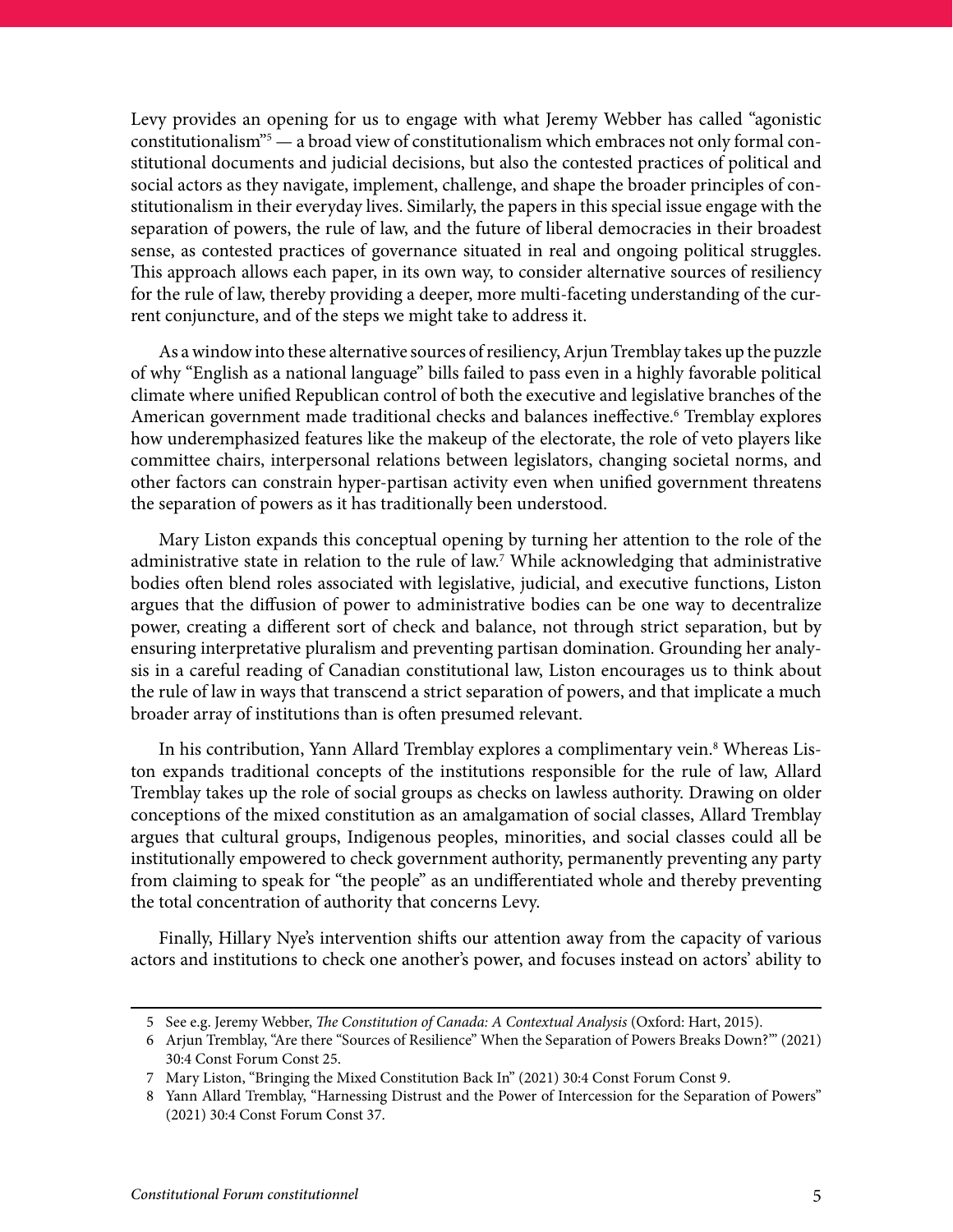check themselves through role-morality.9 Nye shows how an understanding of what is proper to each role, and a level of personal identification with that role, can meaningfully constrain exercises of power. Thus, the rule of law is buttressed not only by "external" checks but by "internal" ones as well. On this view, building robust and shared cultural understandings of each branch and its "role" constitutes an essential element of the rule of law as well.

Together, these contributions challenge us to expand our understanding of the rule of law beyond the relationship between executive, legislative, and judicial branches. They reveal how a much wider array of institutions and social relationships are implicated in the rule of law and indeed, that preventing abuses of power is as much about pluralism as it is about roleseparation. In so doing, they reveal additional sources of constitutional resiliency and suggest additional sites of potential intervention and reform as we safeguard the practices of constitutionalism in these challenging times.

### **IV. The Separation of Powers, Popular Contestation and International Contestation**

In the final section of this introduction, I would like to briefly offer my own modest contribution to the discussions that follow. As Levy has shown, the mixed constitution and the separation of powers are themselves innovative responses to social contestation and international struggle. They are born of, and constituted through, such struggle. It would seem then, that the level, character, and quality of contestation are central to the rule of law.10 In particular, I want to draw attention to two sites of contestation which are external to the constitutional system as it is normally understood, yet which are nevertheless capable of checking the power of various branches of government. I argue that both the people themselves, acting outside of the structures of formal government, and other actors in the international system, can and do act as constraints on the lawless executives that Levy warns us of. Seen in this light, the rule of law inheres not just in the contests between institutions within a constitution, but also in the contests between those constituted institutions and other centers of power with which they co-exist.

#### **Popular Contestation and the Rule of Law**

In her discussion of constitutionalism, Nootens, drawing on Loughlin, distinguishes between constituted authority — the authority of the institutions constituted by the present political order — and constituent authority — the permanent and inalienable power people hold to found new constitutional orders.<sup>11</sup> In so doing, they draw our attention to the role of people as an independent source of constitutional authority capable of acting independently of, outside of, and even against their governing institutions. Like many constitutional scholars, Nootens

<sup>9</sup> Hillary Nye, "Checking the Other and Checking the Self: Role Morality and the Separation of Powers" (2021) 30:4 Const Forum Const 45.

<sup>10</sup> For a convincing and in many ways analogous case that contestation is a key criteria of legitimacy in international law, see e.g. Antje Wiener, "*A Theory of Contestation* — A Concise Summary of Its Argument and Concepts" (2017) 49:1 Polity 109.

<sup>11</sup> Geneviève Nootens, "Constituent Power and People-as-the-Governed: About the 'Invisible' People of Political and Legal Theory" (2015) 4:2 Global Constitutionalism 137 at 144.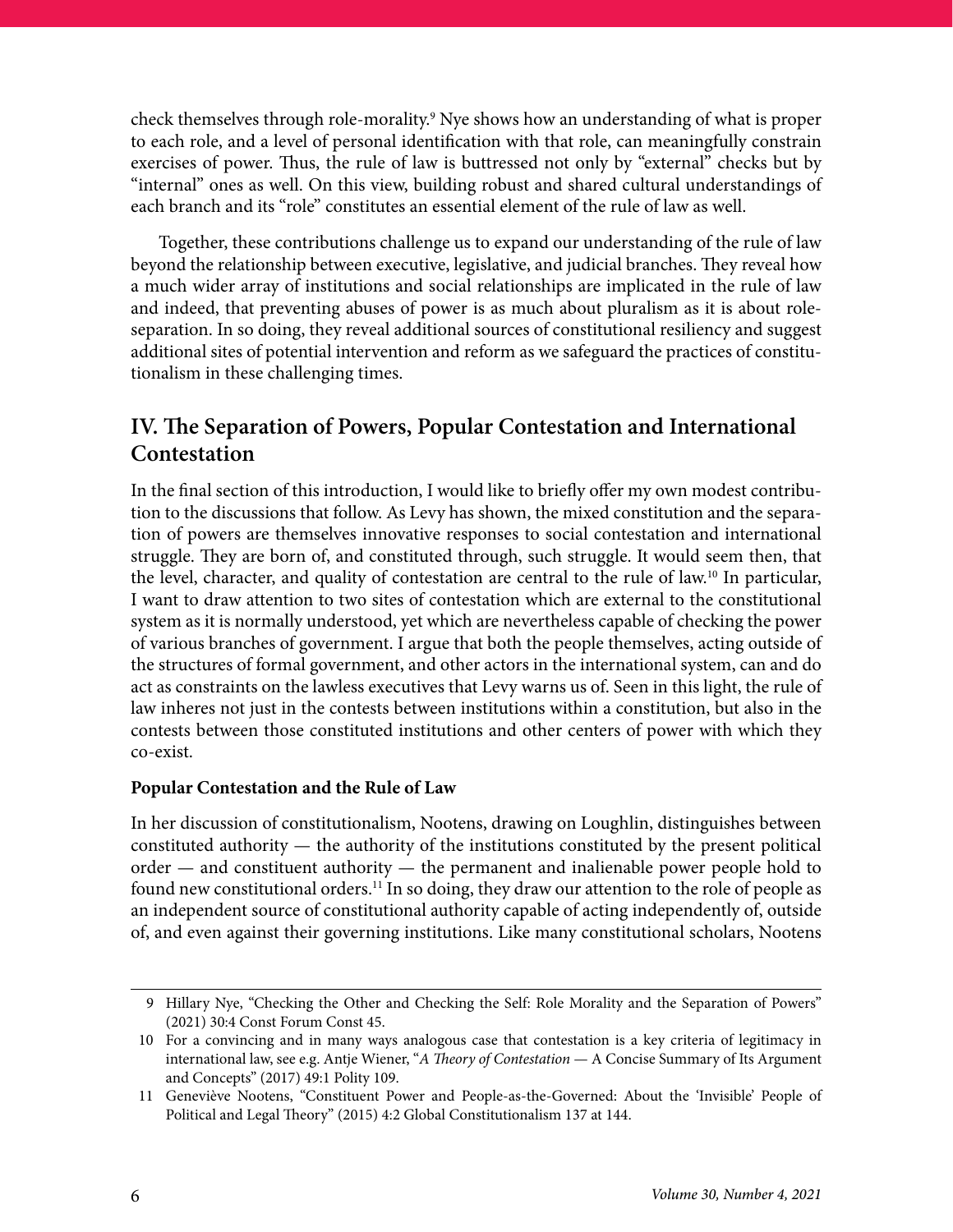limits her analysis to those rare moments when people choose to found an entirely new constitutional order. However, others see a more expansive role for constituent power.

As Ouziel succinctly explains, "for Gandhi, 'consent through elections' is never enough to govern the conduct of elected representatives. In addition, people have to be ready to exercise mass nonviolent civil disobedience in order to 'govern their governors' whenever they abuse the power conditionally delegated to them."12 Thus, Gandhi presents a picture where people exercise constituent power on an ongoing basis, regularly acting outside of their constituted institutions to protect or intervene in their constitutional order through mass civil disobedience and other forms of direct action.

Seen in this way, the robustness of the rule of law depends not only on contestation between branches of government, but also upon the capacity of individuals, groups, organizations, and movements to contest these relationships effectively. In other words, the separation of powers inheres not only in the separation between governing institutions, but in the separation between those institutions and the collective political agency of ordinary people.

Picking up on Nye's point, this suggests that how citizens and, following Allard Tremblay, social groups, understand their own role relative to the rule of law is of crucial importance. James Tully's distinction between civil and civic citizens is useful here.13 Where civil citizenship is defined by engagement with formal institutions (voting, etc.), civic citizenship inheres in the bottom-up practices of self-government and political contestation that take place outside of official channels (protest, direct action, prefigurative institution building, etc.). The presence of robust concepts of civic citizenship, as well as for the capacity of individuals, groups, and civic organizations to exercise political agency in ways that transcend the bounds of existing institutions, are therefore essential components of the rule of law. Ironically, constitutionalism may be most secure when constituted institutions do not exhaust the possibilities for political agency within a society, and we might take the level and quality of social contestation as one key indicator of the health of a constitutional regime.

#### **International Recognition and the Rule of Law**

Michaels argues that the authority of a state is also constituted, both legally and practically, in part by the recognition of other states — and, we might add, other international and even subnational actors.<sup>14</sup> By offering or withholding their cooperation, these actors enable or constrain national governments. In this sense, recognition is actually a constitutive element of constitutional authority.15 Consider, for example, how the long-standing exclusion of Indig-

<sup>12</sup> Pablo Ouziel, *Democracy Here and Now: The Exemplary Case of Spain* (Toronto: University of Toronto Press) at 176 [forthcoming]. For a discussion more grounded in legal theory, see e.g. Luigi Corrias, "Populism in a Constitutional Key: Constituent Power, Popular Sovereignty and Constitutional Identity" (2016) 12:1 Eur Const Law Rev 6; Andreas Kalyvas "Popular Sovereignty, Democracy, and the Constituent Power" (2005) 12:2 Constellations 223.

<sup>13</sup> For discussion of the distinction, see James Tully, *Public Philosophy in a New Key. Volume 2: Imperialism and Civic Freedom* (Cambridge: Cambridge University Press, 2008), especially Chapters 4 and 9.

<sup>14</sup> See e.g. Ralf Michaels, "Law and Recognition — Towards a Relational Concept of Law" in Nicole Roughan & Andrew Halpin, eds, *In Pursuit of Pluralist Jurisprudence* (Cambridge: Cambridge University Press, 2017) 90.

<sup>15</sup> For thoughtful discussion, see Nicole Roughan, *Authorities: Conflicts, Cooperation, and Transnational Legal Theory* (Oxford: Oxford University Press, 2013).